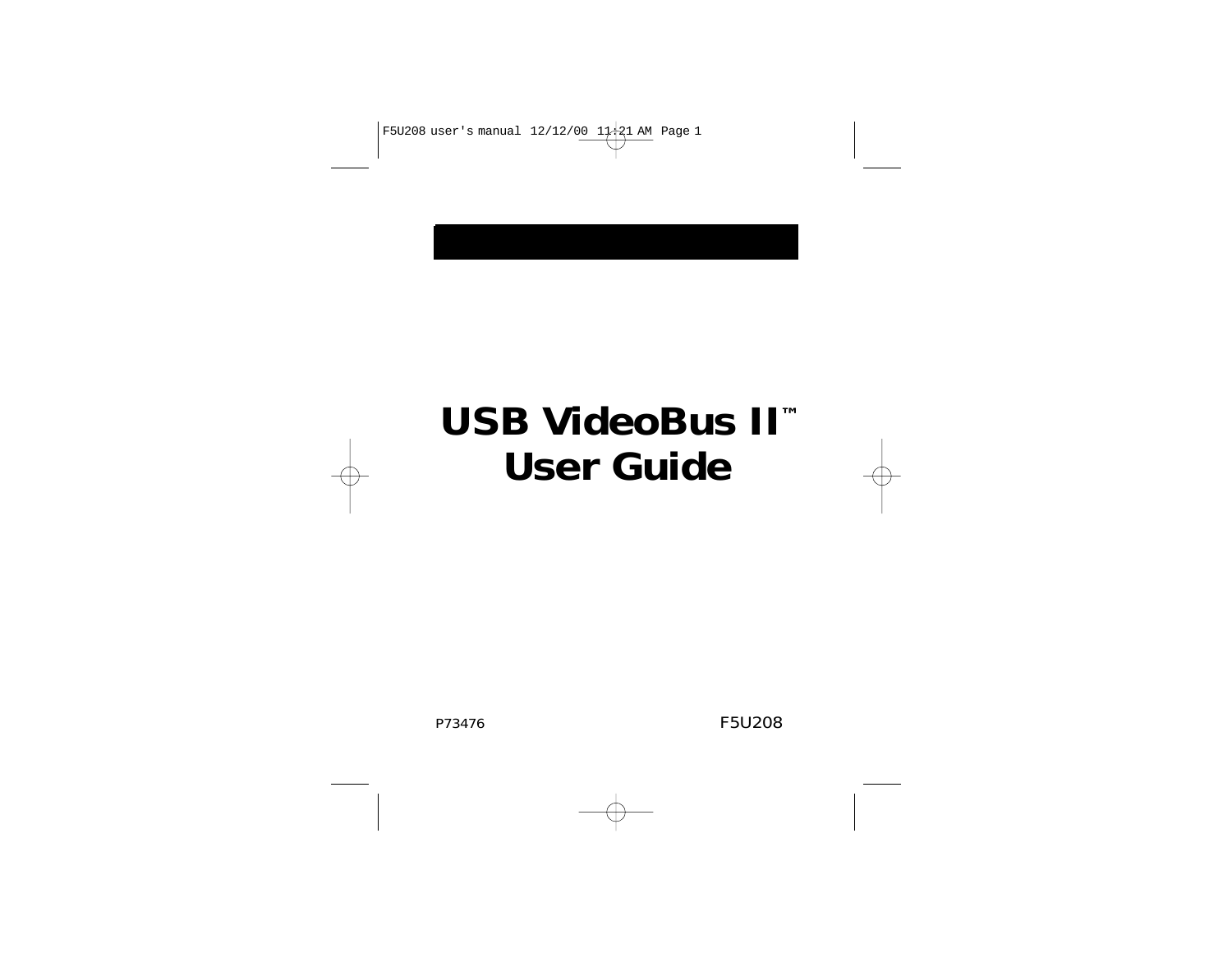#### Introduction

Capture video and sound on your computer via the USB port!

Thank you for purchasing the Belkin Components VideoBus II™ Adapter. With the VideoBus II, you can connect your TV, VCR, or camcorder to your computer and capture images, or even make full-motion movies! The VideoBus II will accept any NTSC composite, PAL video input, or SECAM video input and low level audio signal and convert it into a PC-compatible digital video image and audio format. The Belkin Components VideoBus II is the ideal device to bring video and still images into your computer from various standard video sources via the USB port. The VideoBus II enables unparalleled throughput of up to 30 frames per second for CIF size color images by using Belkin's advanced compression technology. This gives you superior live video performance while using minimal USB and CPU resources, leaving them available for other applications. Live audio and video captured using the VideoBus II, originating from a video camera, camcorder, VCR, or TV tuner, fully complies with Video for Windows® standards and is compatible with most video and imaging applications for Microsoft Win98®, Win98®SE, Win2000®, and Millennium Edition (Me). Video clips can be incorporated into programs such as Microsoft PowerPoint. You can also stay in touch using software packages such as Microsoft NetMeeting to hold video conferencing sessions with your relatives, friends, customers, or co-workers across the continent or across the ocean. The VideoBus II also gives you the ability to create video e-mail messages. Best yet, you can be a creative webmaster and incorporate still images or video clips of family events and business meetings that you captured on your camcorder onto your website. Installation is a true Plug-and-Play experience. Plug the VideoBus II cable into your PC and attach your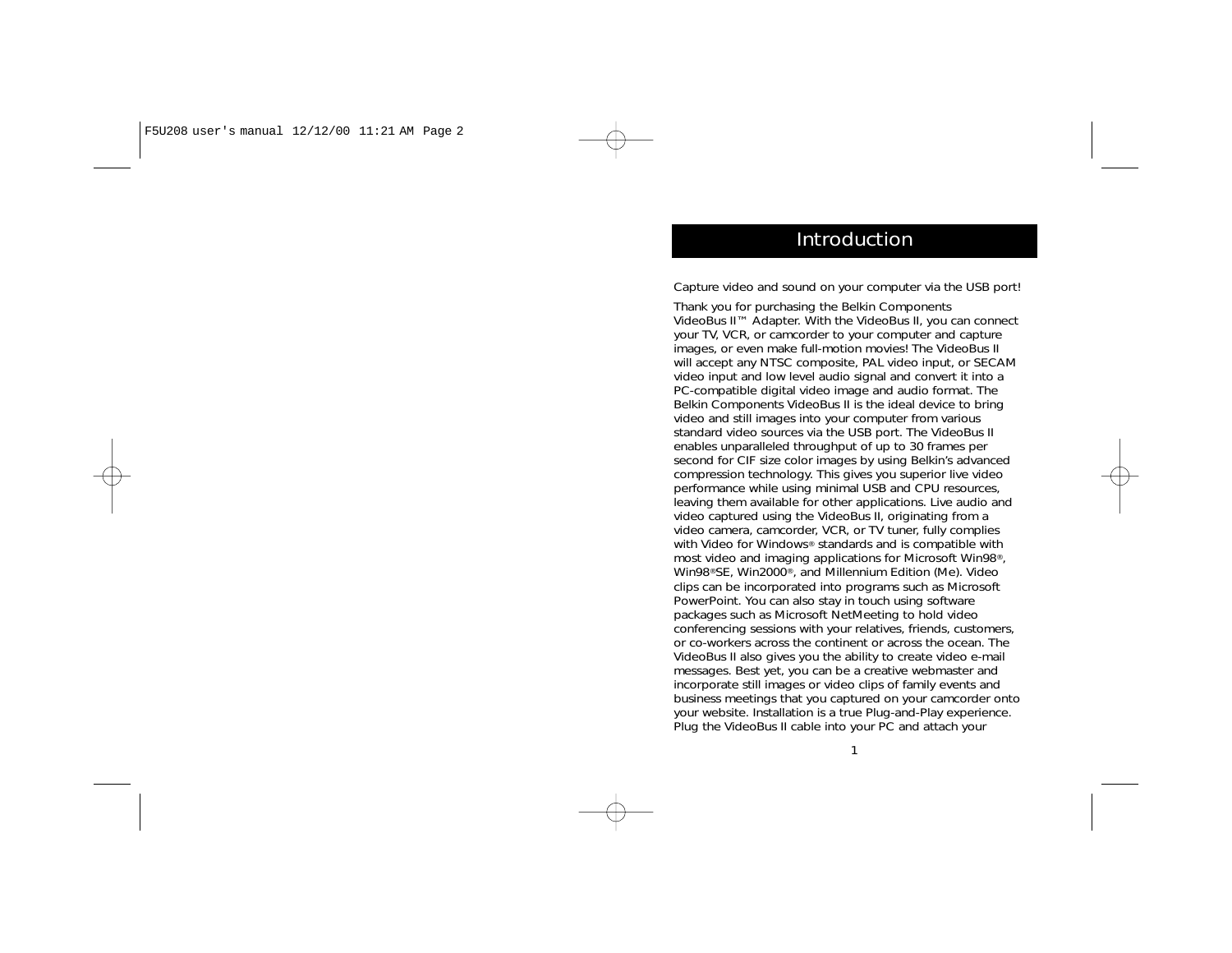### Introduction (continued)

camcorder or any other video source to the VideoBus II yellow RCA input jack and left and right audio jacks. Now you are ready to begin capturing live video or creating amazing images!

#### **Features**

- Make your own movies using Windows® Movie Maker, or most any video imaging application.
- • Includes award-winning video and photo-editing software from MGI®.
- Capture audio and video in the fastest and most convenient way.
- • Connect your camcorder, VCR, digital camera, or any standard video device directly to your PC and save the playback in still-image format or full-motion video.
- E-mail pictures or video clips to friends, relatives, and business associates.
- Set up your own live web cam with included TeVeo™ software.
- Video conference around the world using your camcorder.
- Easy-to-use Plug-and-Play operation.
- • Easy-to-install USB device doesn't require opening your computer.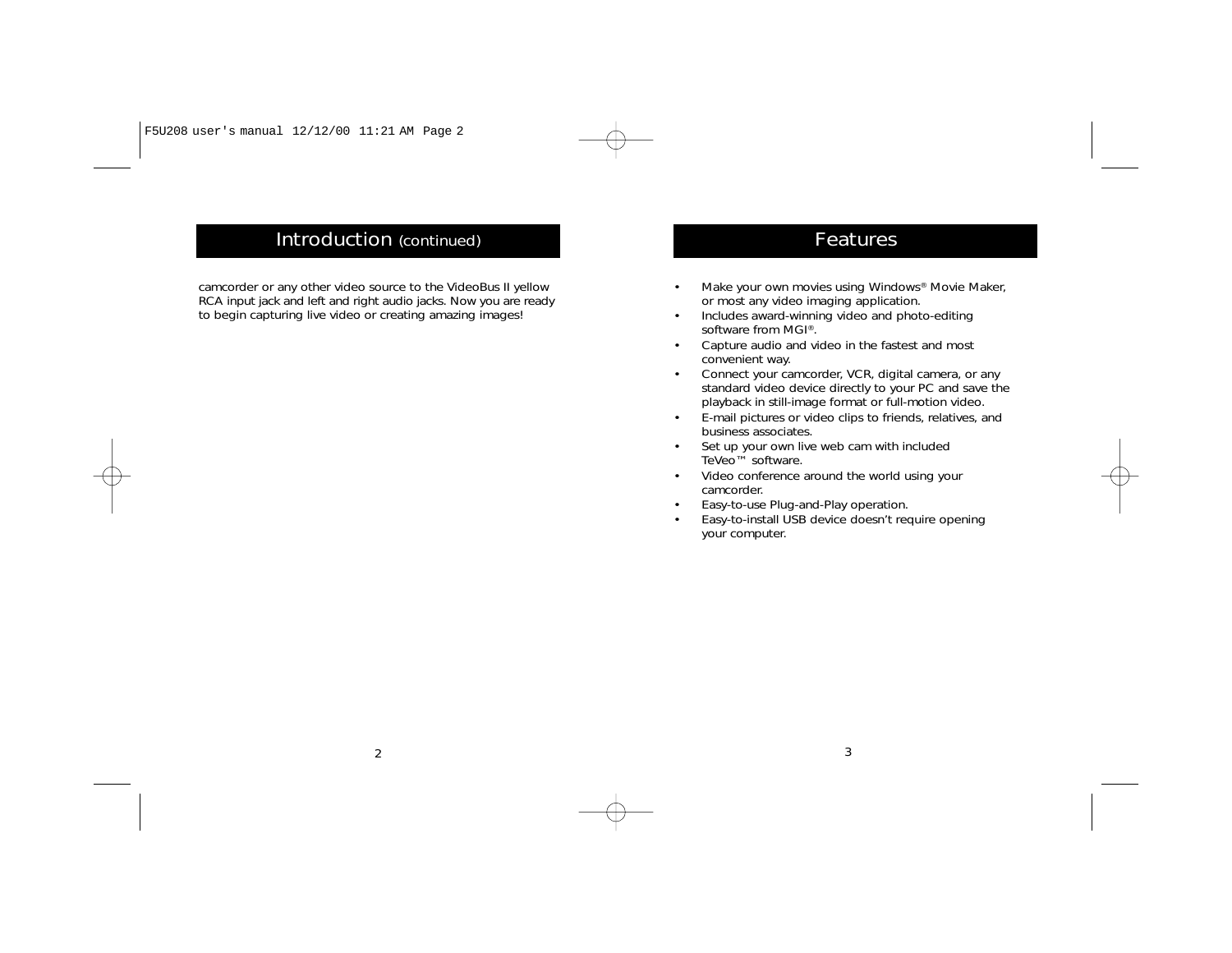### **Specifications**

- • Full-motion video–30 fps at CIF resolution video capture via USB.
- • Motion video up to 15 fps at VGA resolution (progressive video source) video capture via USB.
- •VGA (640 X 80) resolution still-image capture.
- • Audio input up to Stereo 16KHz/ 16-bit audio capture via USB.
- •Software-controlled digital PAN and ZOOM.
- •Any Standard NTSC/PAL/SECAM video source is supported.
- •Any Standard low-level (RCA) audio source is supported.
- •Easy plug-and-play operation.
- •Fully compatible with Microsoft DirectShow®.
- •Compatible with popular video applications for Windows®.
- • Compatible with TWAIN applications for still image capture.
- • Compatible with Microsoft Windows® 98, 98 SE, 2000, and Windows® Me.

### System Requirements

#### Minimum Recommended System

- •350 MHz Pentium II (or equivalent)
- •1 Free USB Port
- •64 MB of RAM
- •45 MB of free hard drive space for program
- • 3 GB of free hard drive space for video editing (Ultra DMA, SCSI-2 sub-system recommended)
- • Video card with 4 MB of video RAM, minimum 800 x 600 resolution at 16-bit hi-color (65,000 colors); Direct Draw Drivers recommended
- •16-bit stereo sound card and speakers for audio playback
- •CD-ROM or DVD-ROM drive

#### Operating System Requirements

- Windows® 98
- Windows® 98 SE
- Windows® 2000
- Windows® Me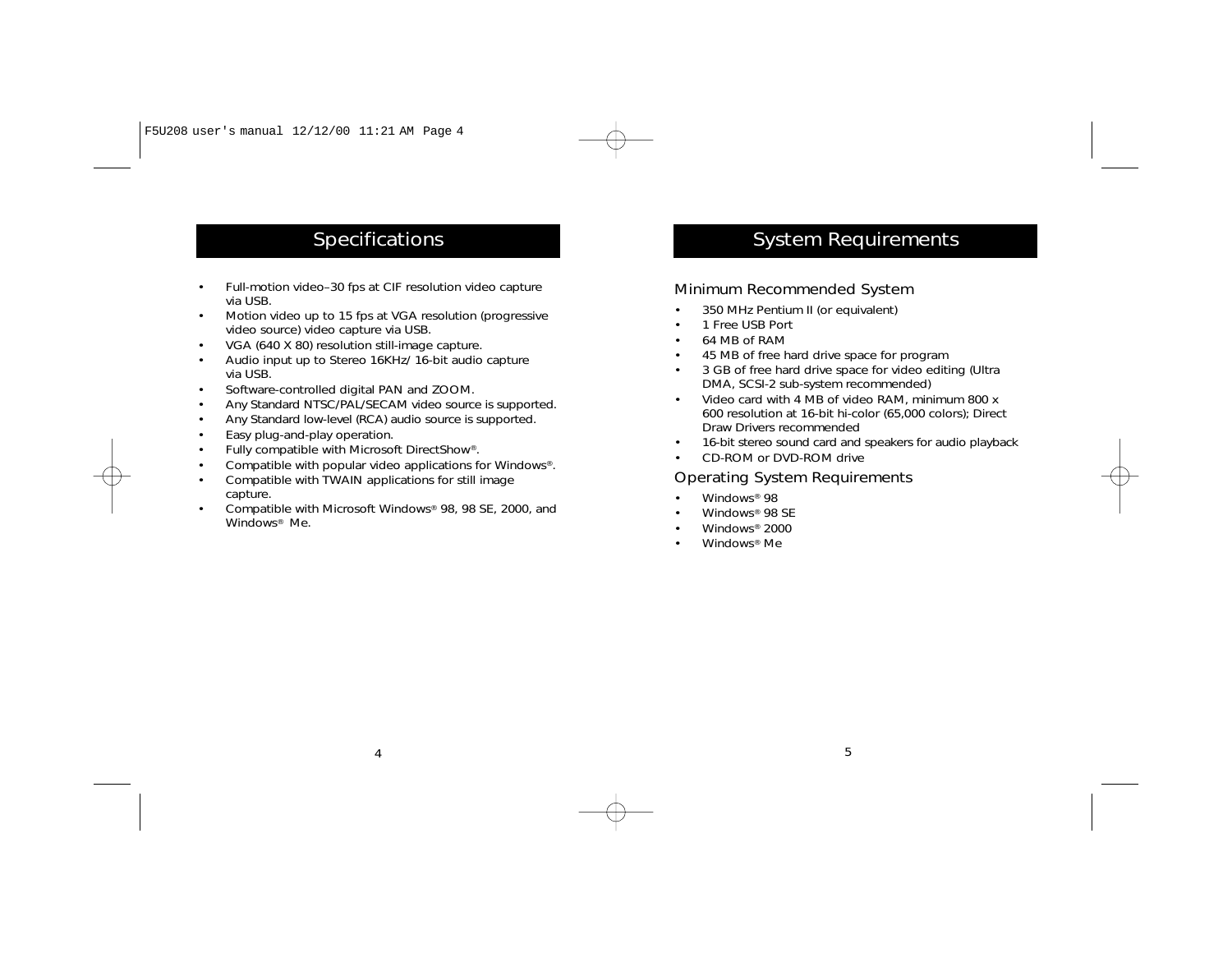## Getting Started

Please read this manual thoroughly before starting the installation of the VideoBus II.

The recommended sequence for setting up the VideoBus II and the software is as follows:

- 1. Install the MGI software packages.
- 2. Install the VideoBus II hardware.
- 3. Connect the VideoBus II to your camcorder, VCR, etc.
- 4. Begin using the VideoBus II.

### Software Installation

Make sure to close all Windows programs before installing the video and editing software. DO NOT PLUG IN THE VideoBus II AT THIS POINT.

Open your CD-ROM drive and place the VideoBus II CD on the tray. Close the tray by pressing the eject button. The following screen will appear automatically. If you want to quit the installation, click on EXIT.

If this screen does not appear, click the "Start" button found on the bottom left corner of your screen. Scroll up and click on "Run". In the "Run" window, type "d:\autorun.exe" and then click "OK", where "d:" is the drive letter of your CD-ROM drive.



1. Once the first screen appears, select the software that you wish to install.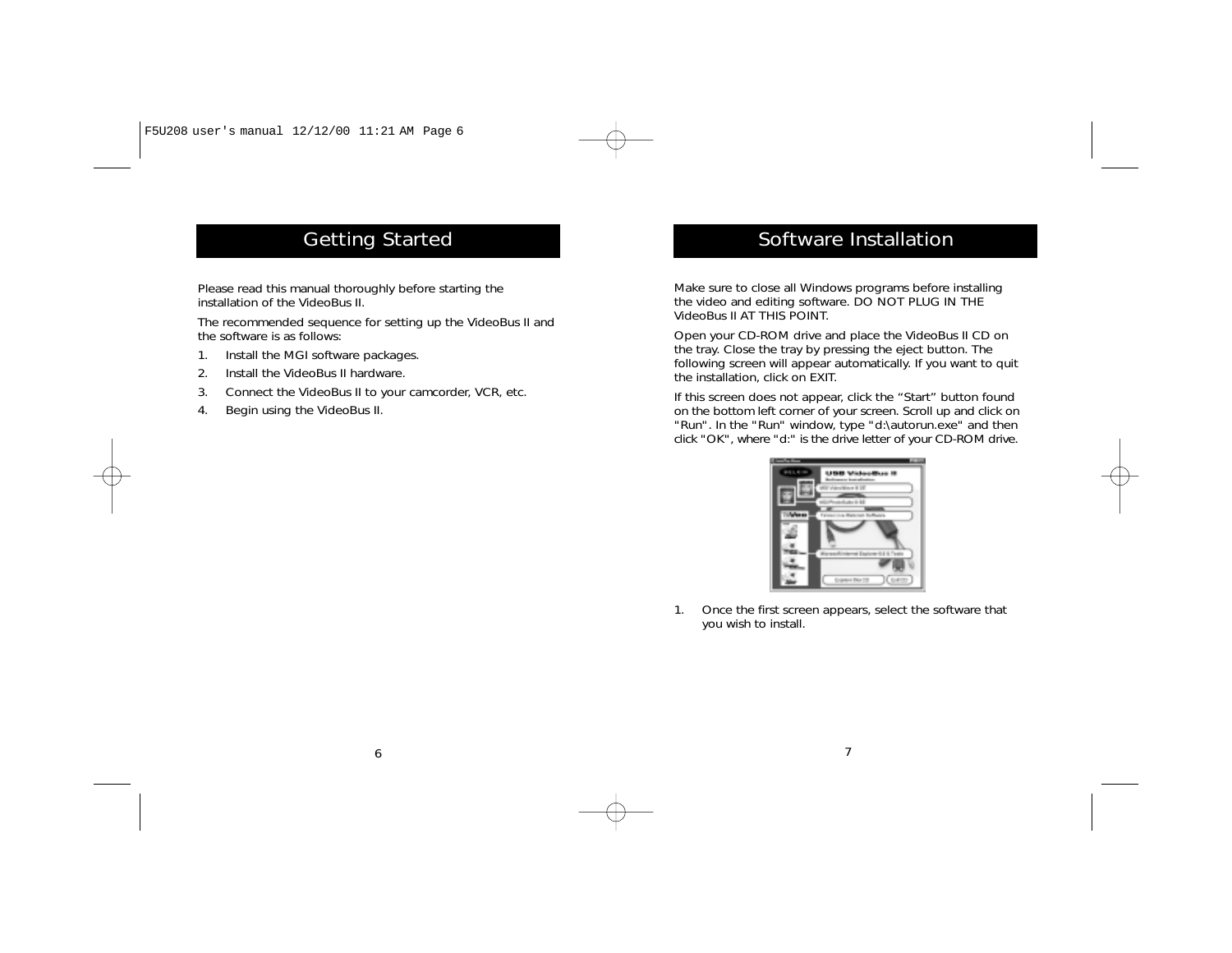#### Software Installation (continued)

The Manual for VideoWave III SE is located on the CD-ROM in the following directory: d:\mgi\vw\docs where "d:" is the drive letter of your CD-ROM drive.

The manuals are saved as PDF files. If you do not have Adobe Acrobat Reader installed on your computer, you must install the viewer. Click the "Start" button found on the bottom left corner of your screen. Scroll up and click on "Run". In the "Run" window, type "d:\mgi\vw\docs\pdf\_view" and then click "OK", where "d:" is the drive letter of your CD-ROM drive. Doubleclick on the folder that contains the language that you prefer. Next, double-click on the self-extracting file in the folder. This will set up Acrobat Reader for you.

### Hardware Installation

IMPORTANT: Browse through this manual and find the section that covers the hardware installation for the operating system that you are using, and follow the installation instructions for your operating system.

#### F5U208 VideoBus II Hardware Installation Instructions for Windows® Me

- 1. Plug the USB VideoBus II into a free USB port on the computer or a hub.
- 2. A message box will appear telling you that the system is updating the hardware information database.

| to New Hundware Wizund |                                                                                                                                                                                                                                                                                                                                                        |
|------------------------|--------------------------------------------------------------------------------------------------------------------------------------------------------------------------------------------------------------------------------------------------------------------------------------------------------------------------------------------------------|
|                        | Wedow has load the following new hardware.<br><b>LTS Device</b><br>Weden can asteroidads cands for and ruled colour<br>Pat nasednyea hadisas (freschaduas nasedil).<br>initiation neds inset it sow and did. Next<br>Vihat modé una Baria de T<br>If automatic rearch by a batter direct Placemenanda<br>C. Quests the business the street (laborated) |
|                        | a Election<br><b>Noah</b> 1                                                                                                                                                                                                                                                                                                                            |

3. The Add New Hardware Wizard will then appear, prompting the user that Windows has found new hardware, which is a "USB Device". Leave the line "Automatic search for a better driver selected (Recommended)" selected. Click "Next".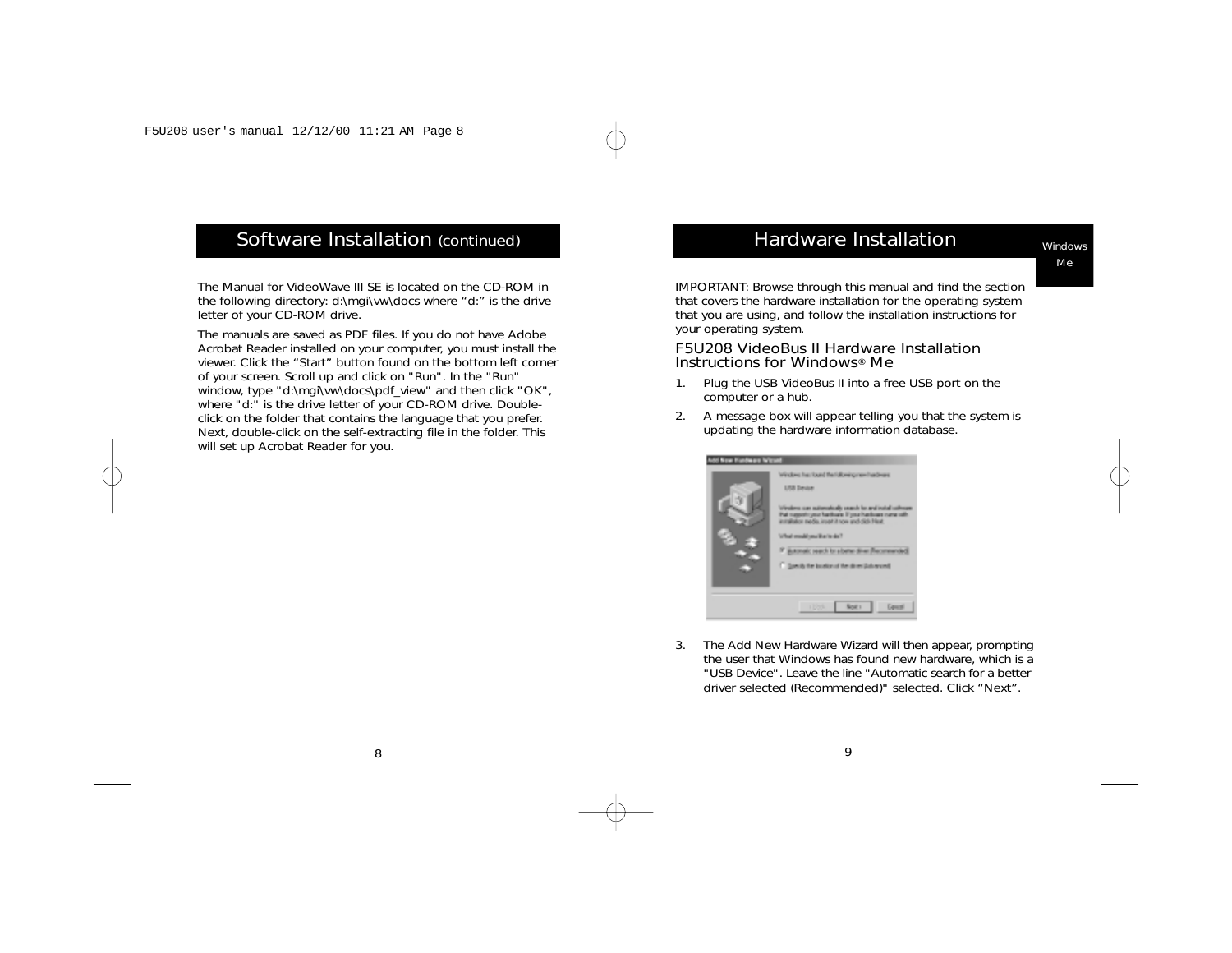4. Windows will automatically search for the driver on the floppy disk.



- 5. After Windows has found the video driver, you will get a prompt that Windows has finished installing the new hardware device: "Belkin USB Video Cable". Click "Finish".
- 6. Steps 3 and 4 will be repeated to install the video driver.

#### Hardware Installation (continued)

Windows Me

- 7. After Windows has found the audio driver, you will be prompted that Windows has finished installing the new hardware device: "Belkin USB Video Cable, Audio". Click "Finish".
- 8. The installation is now complete. To capture video and audio, follow the tutorial on your video editing program (e.g., Windows Movie Maker or MGI VideoWave III).

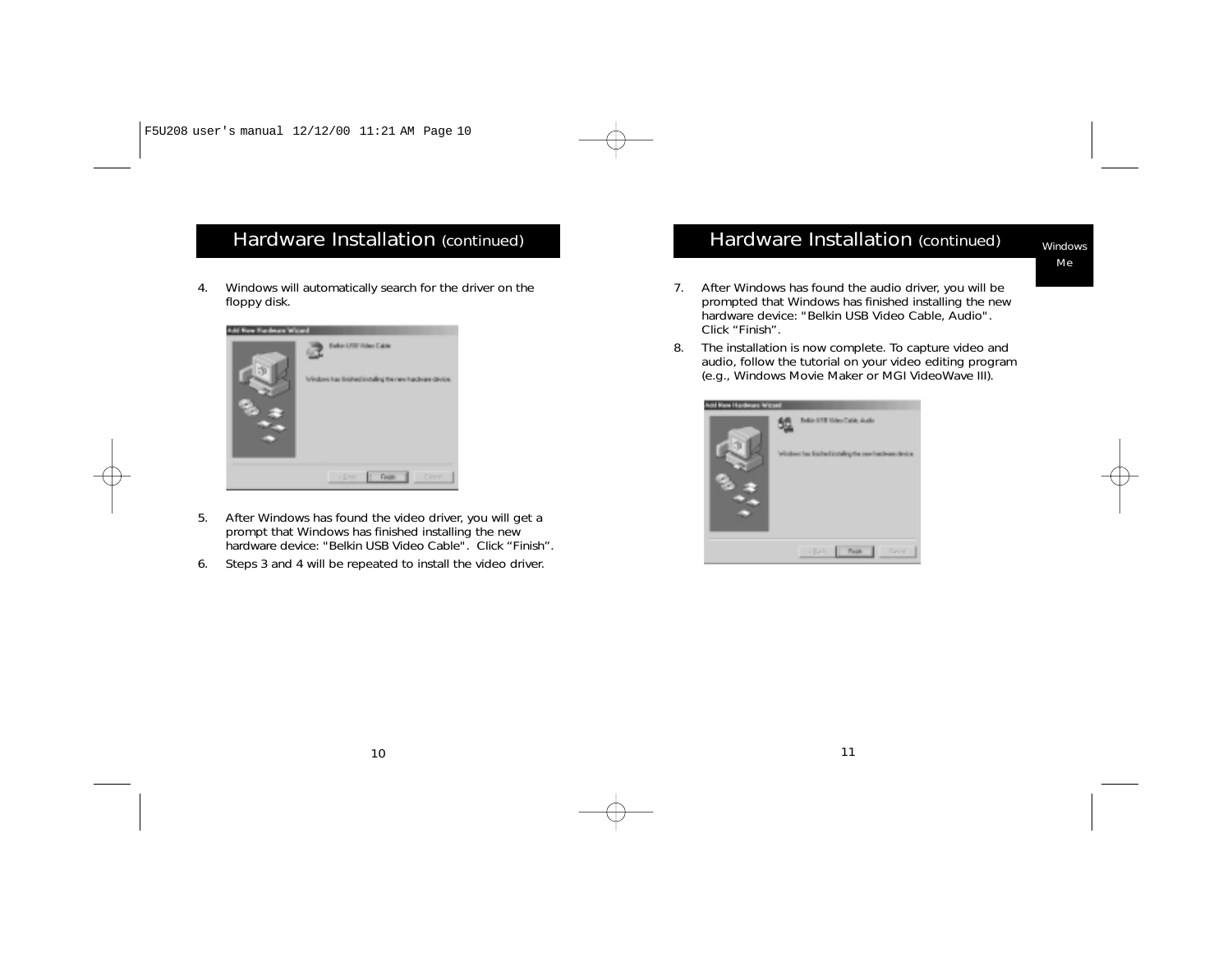### Hardware Installation (continued) Hardware Installation (continued)

#### F5U208 VideoBus II Hardware Installation Instructions for Windows® 98

- 1. Connect the Belkin USB VideoBus II into an available USB port on the computer.
- 2. Windows will detect a "USB Composite Device". Click "Next".



3. On the next screen that appears, select "Search for the best driver for your device (Recommended)" and click "Next".



4. The following screen that appears will ask you where to search for the drivers. Leave all boxes unchecked and click "Next".



5. Windows will find the built-in drivers for "USB Composite Device". Click "Next".

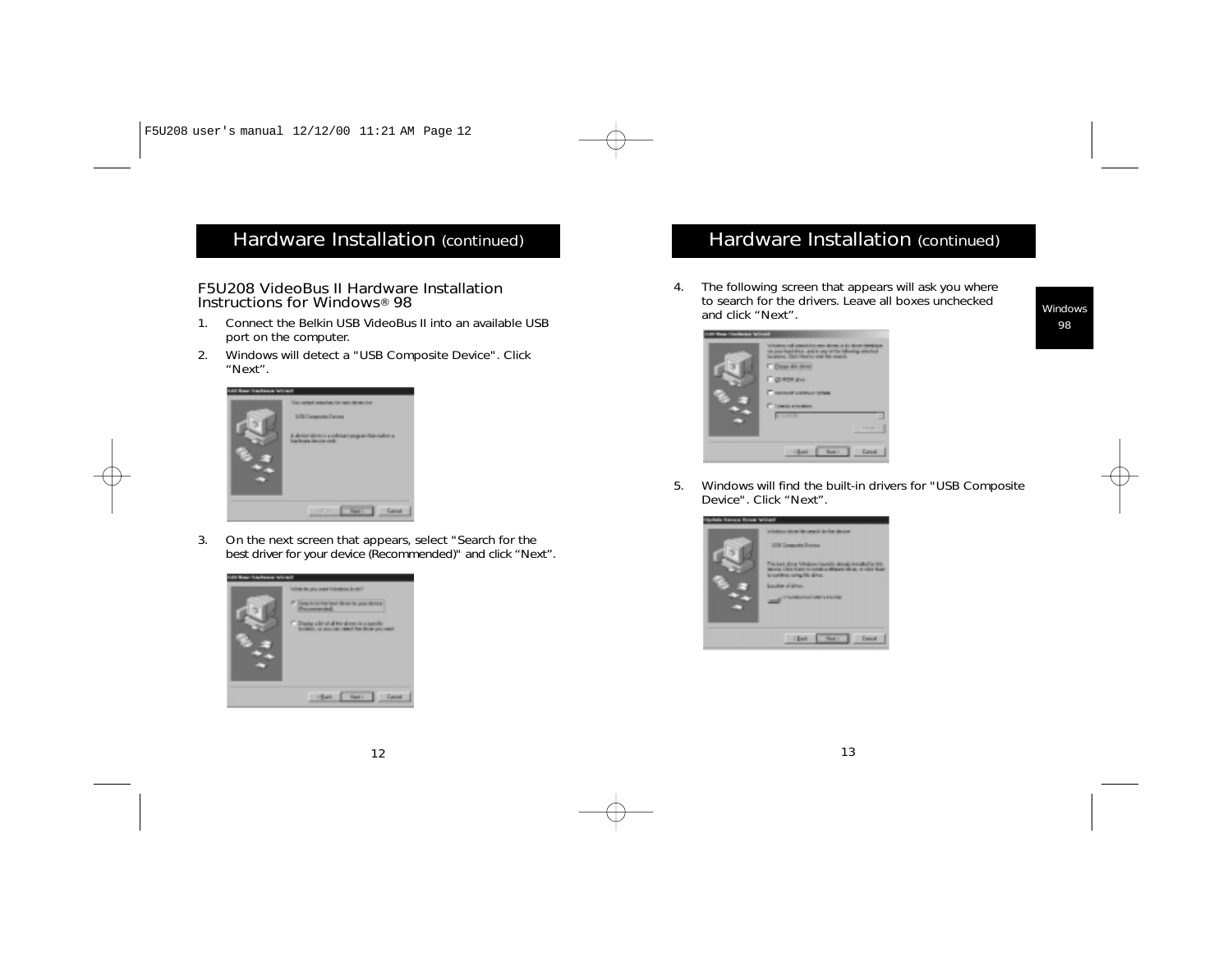6. After Windows copies the necessary files, installation of the "USB Composite Device" is complete. Click "Finish".



7. Next, Windows will detect the Belkin VideoBus II Audio Capture as "Unknown Device". Click "Next".



### Hardware Installation (continued)

8. Select "Search for the best driver for your device (Recommended)" and click "Next".



9. Insert the Belkin VideoBus II Driver CD into the CD-ROM drive. Check the "CD-ROM drive" and click "Next".



Windows 98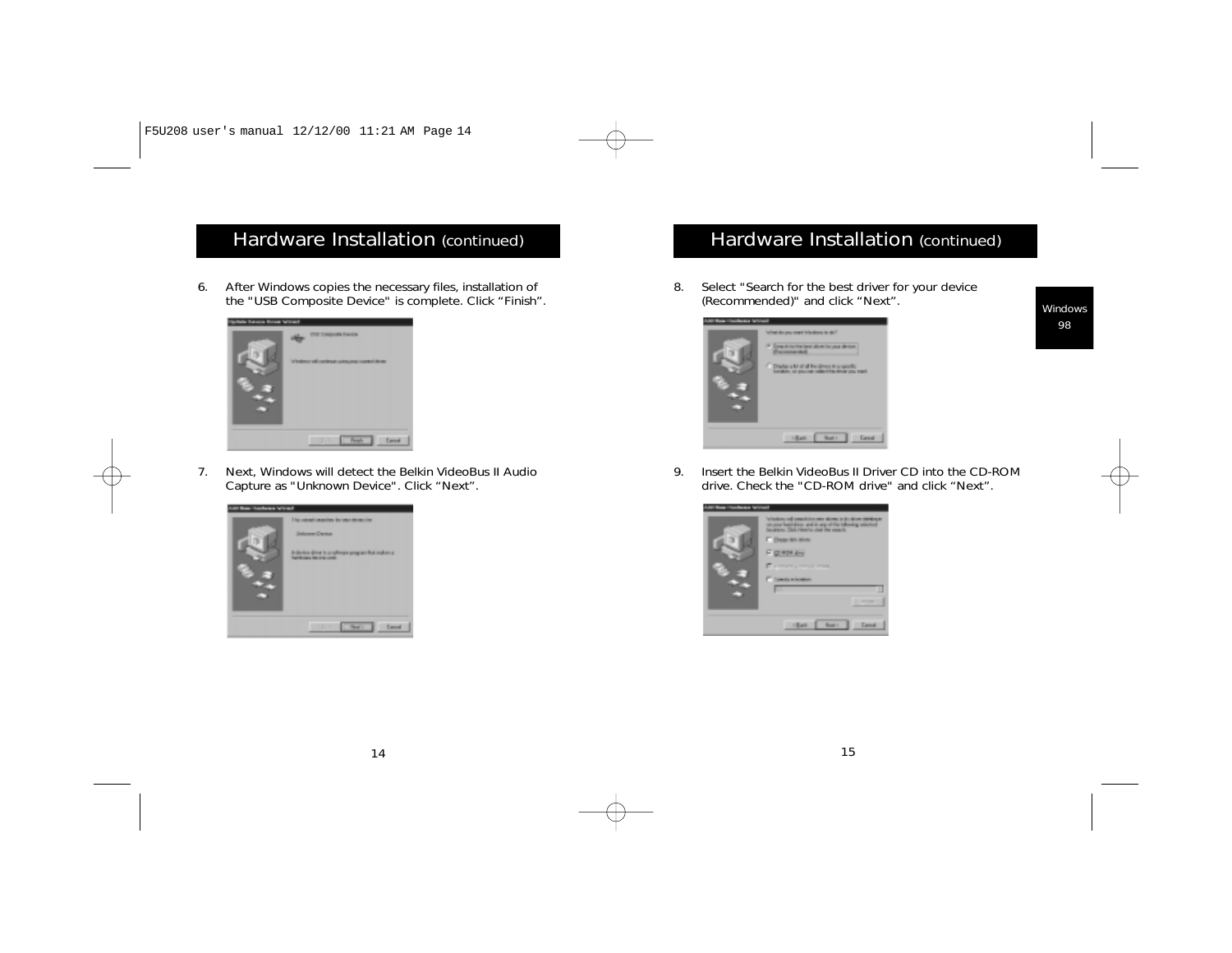10. Windows will find the drivers for the "Belkin USB VideoBus II, Audio". Click "Next".



- 11. Windows will copy the necessary files. At this time, Windows may ask for the Windows 98 SE CD. If asked, insert the Windows 98 SE CD into the CD-ROM drive and follow the directions on the screen.
- 12. After the files are copied, the installation of the VideoBus II Audio Capture drivers is finished. Click "Finish".



### Hardware Installation (continued)

13. Next, Windows will detect the Belkin VideoBus II Audio Capture as "Composite USB Device". Click "Next".



14. Select "Search for the best driver for your device (Recommended)" and click "Next".



Windows 98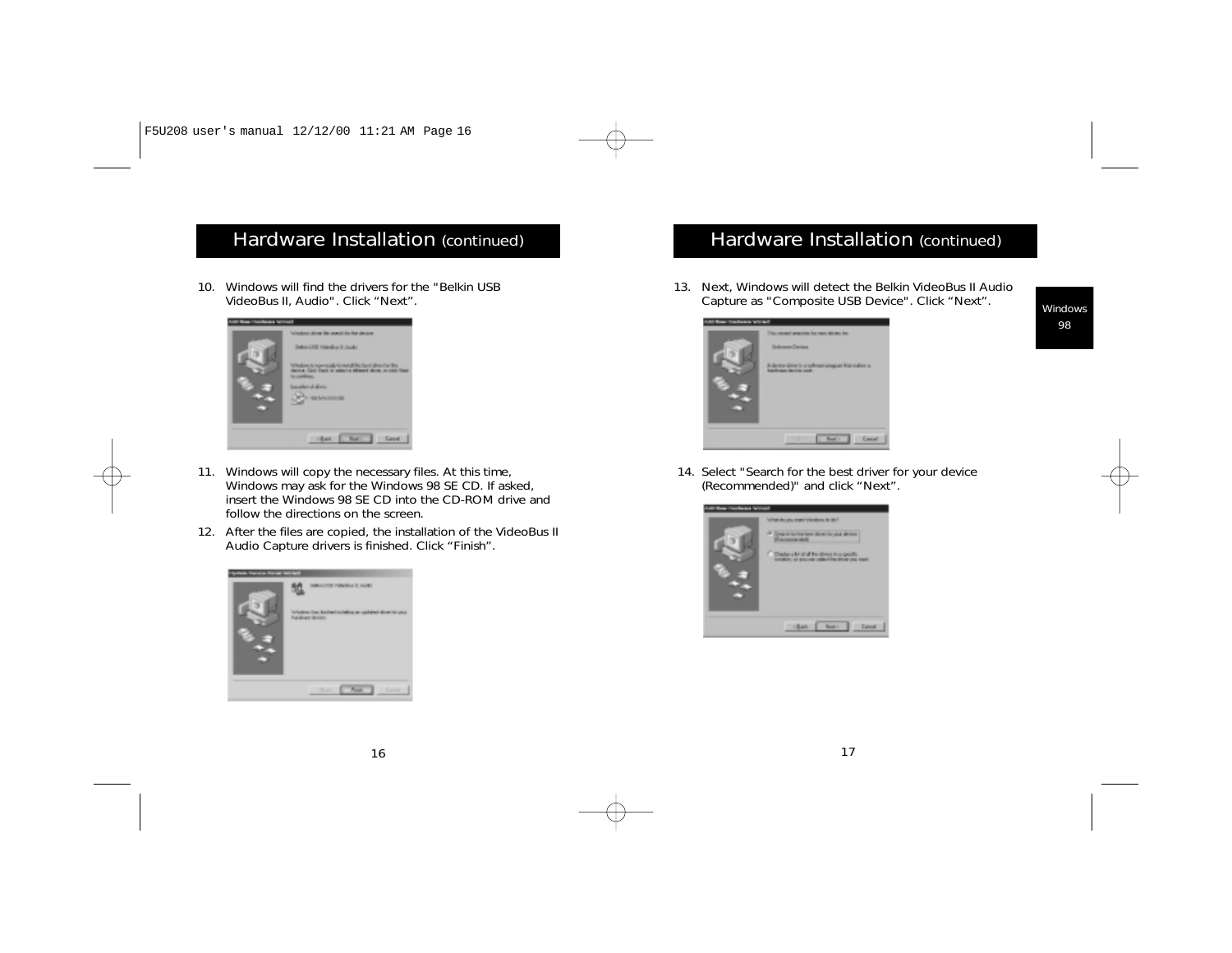15. Make sure the Belkin VideoBus II Driver CD is inserted in the CD-ROM drive. Check the "CD-ROM drive" and click "Next".



16. Windows will find the drivers for the "Belkin USB VideoBus II, Video". Click "Next".



### Hardware Installation (continued)

17. After the files are copied, the installation of the VideoBus II Video Capture driver is finished. Click "Finish".



18. Installation of the Belkin VideoBus II is now complete.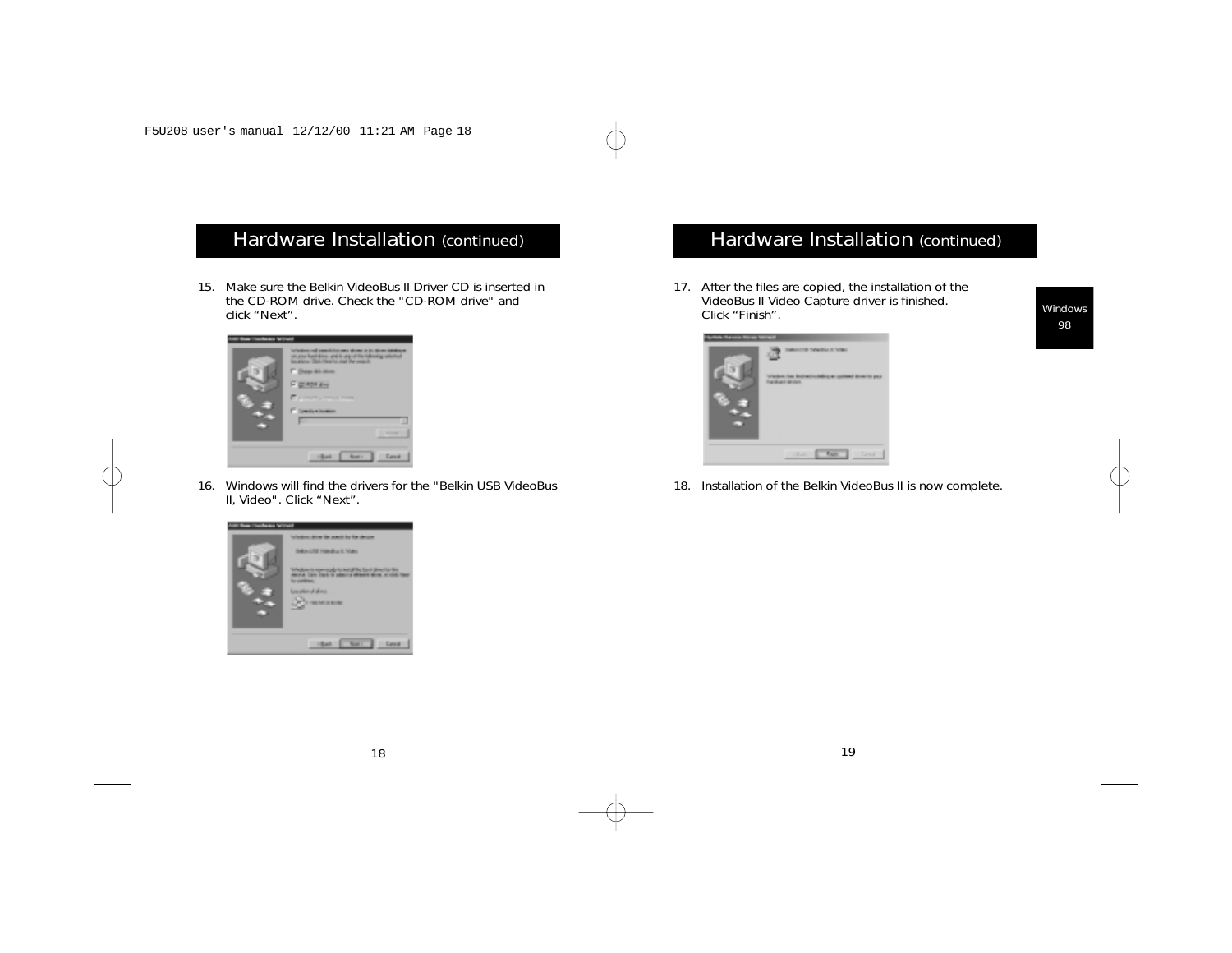#### F5U208 VideoBus II Hardware Installation Instructions for Windows® 98 Second Edition

- 1. Connect the Belkin USB VideoBus II into an available USB port on the computer.
- 2. Windows will detect a "USB Composite Device". Click "Next".



3. On the next screen that appears, select "Search for the best driver for your device (Recommended)" and click "Next".



### Hardware Installation (continued)

4. On the next screen that appears, leave all boxes unchecked and click "Next".



5. Windows will find the built-in drivers for "USB Composite Device". Click "Next".

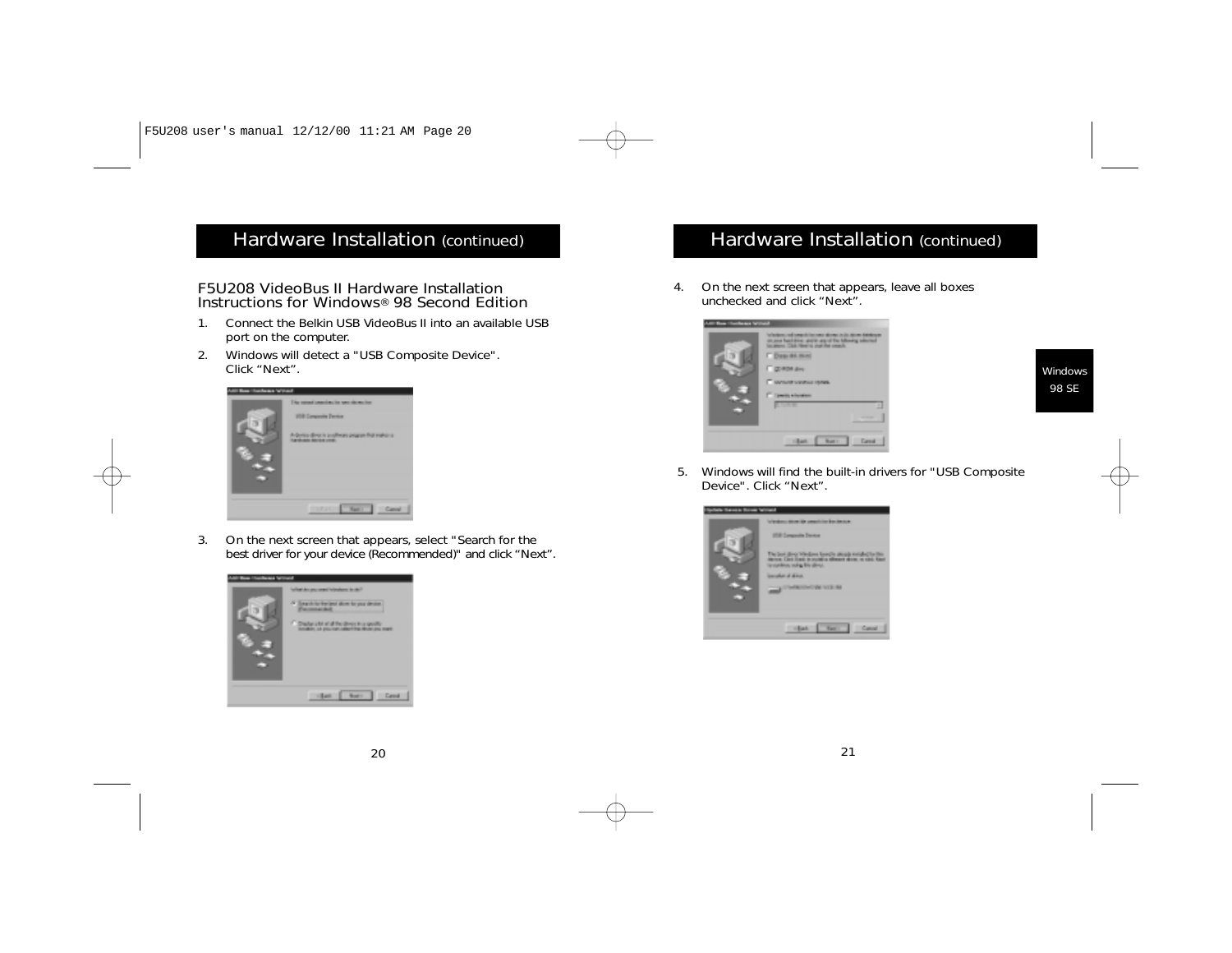6. After Windows copies the necessary files, installation of the "USB Composite Device" is complete. Click "Finish".



7. Next, Windows will detect the Belkin VideoBus II Audio Capture as "Composite USB Device". Click "Next".



### Hardware Installation (continued)

8. Select "Search for the best driver for your device (Recommended)" and click "Next".



Windows 98 SE

9. Insert the Belkin VideoBus II Driver CD into the CD-ROM drive. Check the "CD-ROM drive" and click "Next".

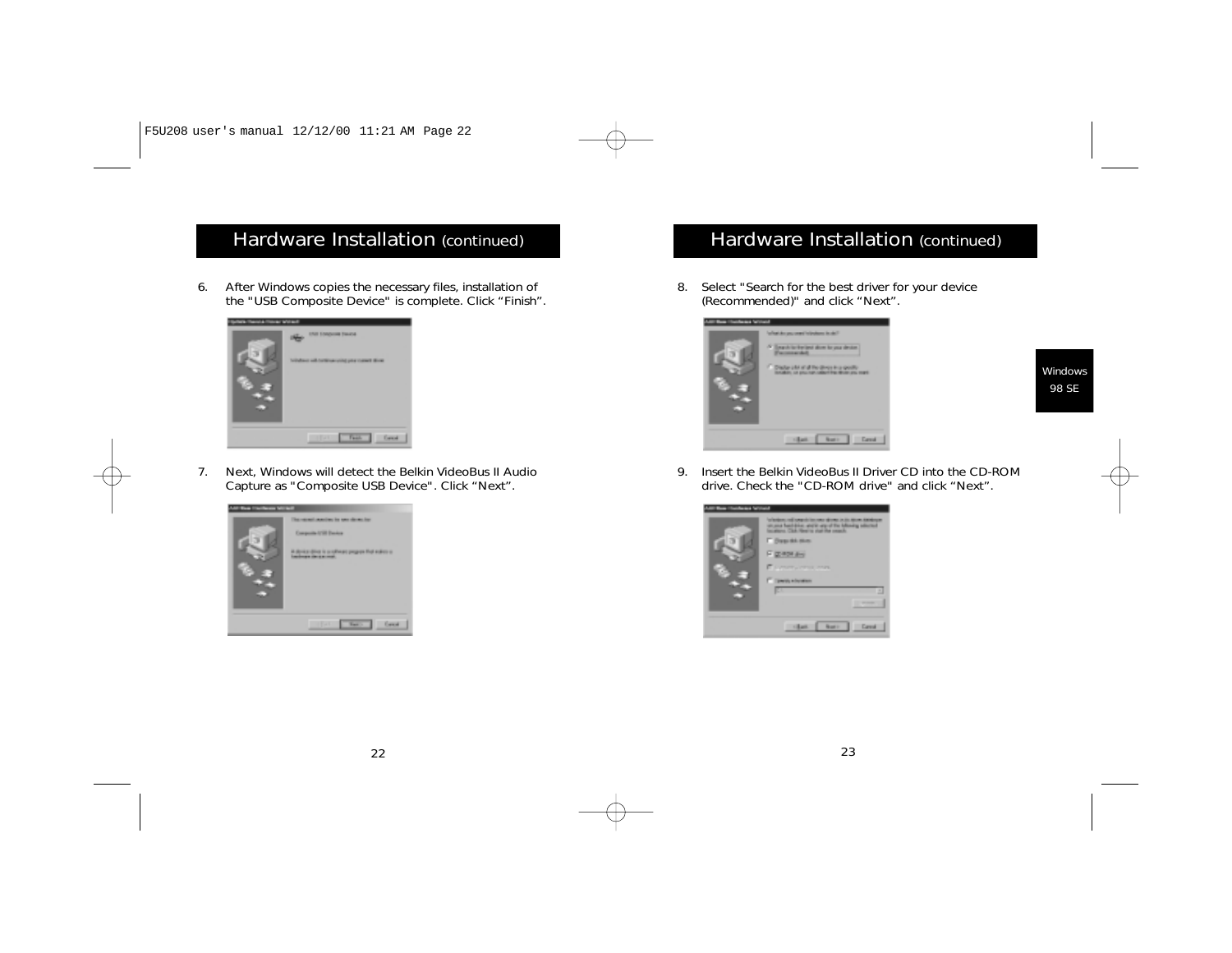10. Windows will find the drivers for the "Belkin USB VideoBus II, Audio". Click "Next".



- 11. Windows will copy the necessary files. At this time, Windows may ask for the Windows 98 SE CD. If asked, insert the Windows 98 SE CD into the CD-ROM drive and follow the directions on the screen.
- 12. After the files are copied, the installation of the VideoBus II Audio Capture drivers is finished. Click "Finish".



#### Hardware Installation (continued)

13. Next, Windows will detect the Belkin VideoBus II Audio Capture as "Composite USB Device". Click "Next".



14. Select "Search for the best driver for your device (Recommended)" and click "Next".



**Windows** 98 SE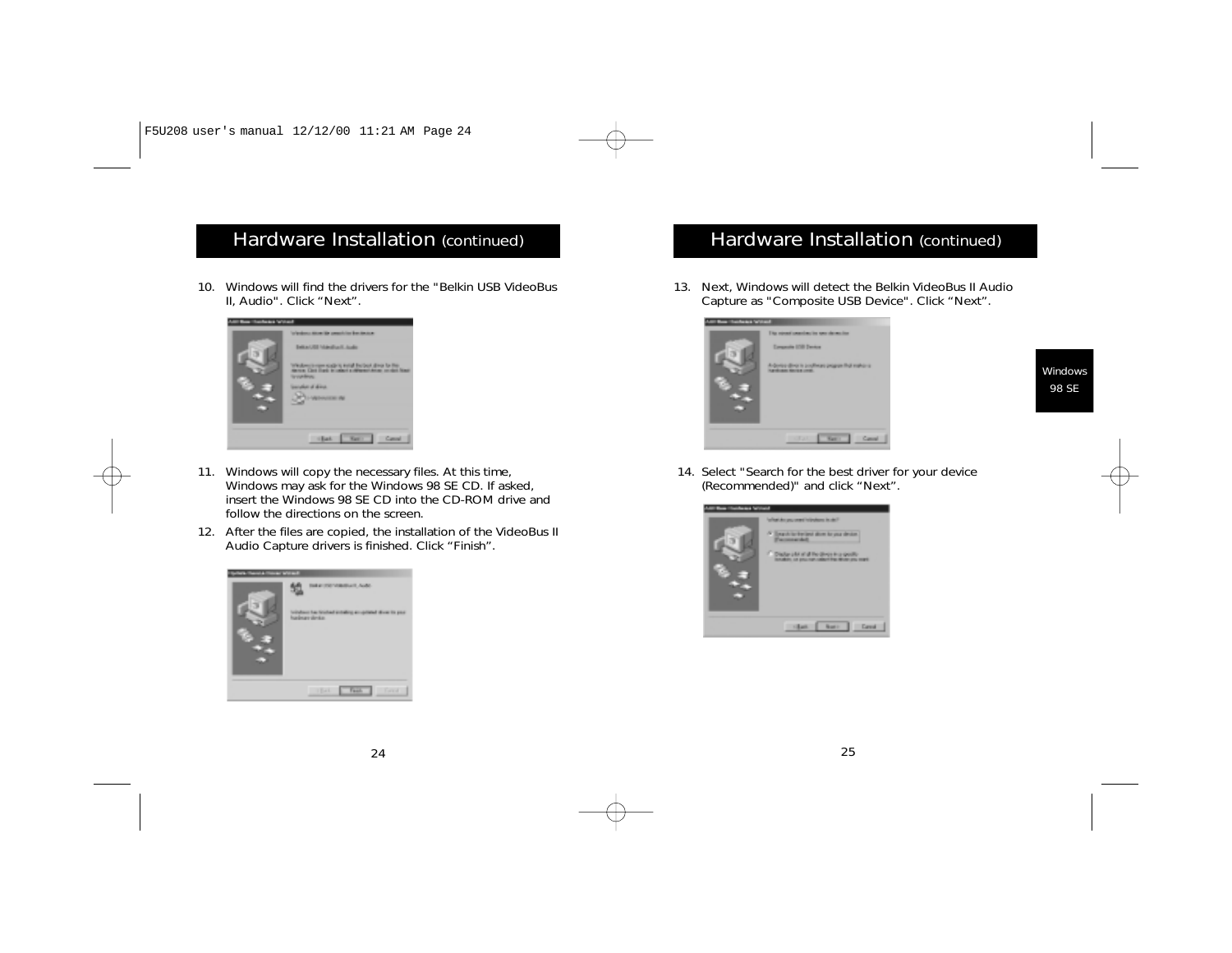15. Insert the Belkin VideoBus II Driver CD into the CD-ROM drive. Check the "CD-ROM drive" and click "Next".



16. Windows will find the drivers for the "Belkin USB VideoBus II, Video". Click "Next".



### Hardware Installation (continued)

17. After the files are copied, the installation of the VideoBus II Video Capture driver is finished. Click "Finish".



Windows 98 SE

18. Installation of the Belkin VideoBus II is now complete.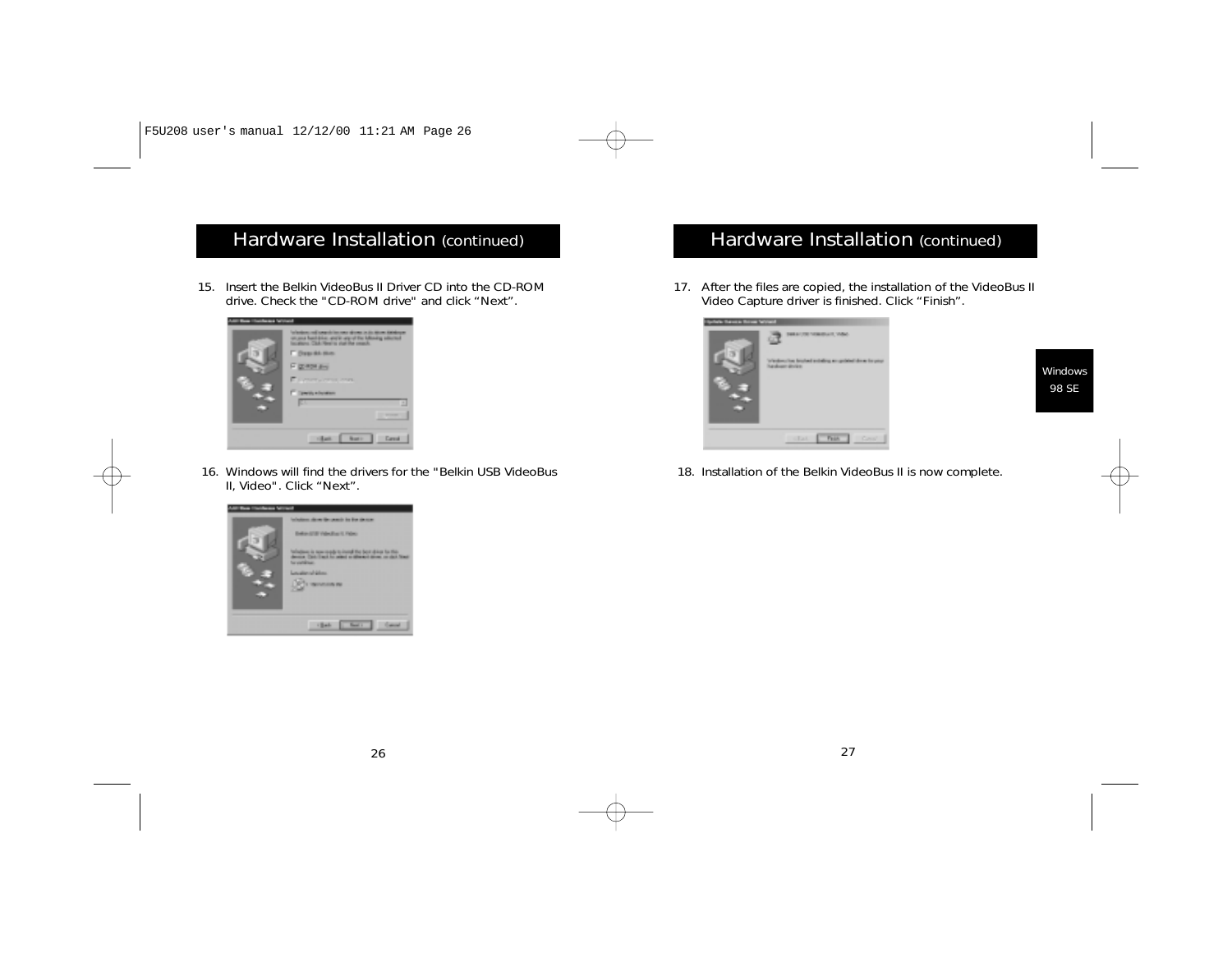#### F5U208 VideoBus II Hardware Installation Instructions for Windows® 2000

- 1. Connect the Belkin USB VideoBus II into an available USB port on the computer.
- 2. Windows will detect a "USB Composite Device" and automatically install the necessary drivers.

| Found Now Hardware |                      |  |
|--------------------|----------------------|--|
| 35                 | Composite USB Device |  |
| <b>Painting</b>    |                      |  |

3. The "Found New Hardware Wizard" screen will appear. Click "Next".



#### Hardware Installation (continued)

4. Select "Search for a suitable driver for my device (recommended)" and click "Next".

| <b>Service Control of March</b>                                                                                                                                                                                                                                                              |
|----------------------------------------------------------------------------------------------------------------------------------------------------------------------------------------------------------------------------------------------------------------------------------------------|
| In real Live Aware Excelse Entered<br>A chance shows a concellence program but continues<br>down forward and                                                                                                                                                                                 |
| This migrate discussions the increasing control denture<br><b>Counselment Person</b><br>A design thing it is collected anyone. The higher attendance design point follows:<br>reads after the the contract define. The stage of an file and company from<br><b><i>STARBOLD ROLL FIRE</i></b> |
| World approval the right for the<br>F AGAILAGEMENT AVAILABLE PARTIES<br>[1] Dayley (40) of the forecast the active for the accumulated from the contractor to<br>-                                                                                                                           |
| $1 -$<br>catally in the state                                                                                                                                                                                                                                                                |

Windows 2000

5. Insert the Belkin VideoBus II Driver CD into the CD-ROM drive. Select the "CD-ROM drive" and click "Next".

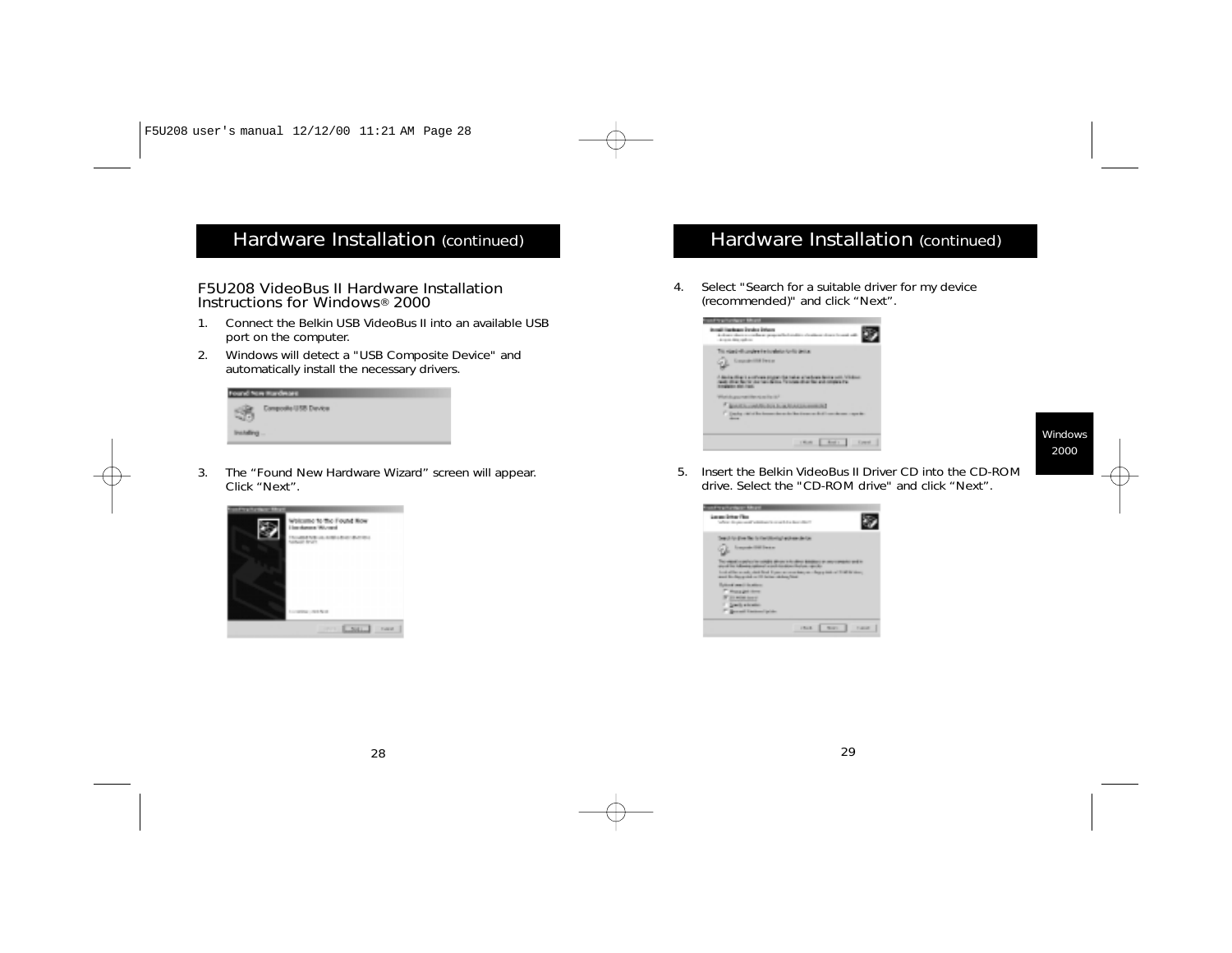6. Windows will find the drivers for the Composite USB Device. Click "Next".



7. A "Digital Signature Not Found" dialog will appear. Click "Yes".



### Hardware Installation (continued)

8. After the files are copied, the installation of the Belkin VideoBus II Audio Capture drivers is finished. Click "Finish".



Windows 2000

9. IMPORTANT!!! Windows will ask if you want to restart the computer. Click "No". Due to a bug in Windows 2000, the system will ask you restart. Simply click on "No" and continue.



30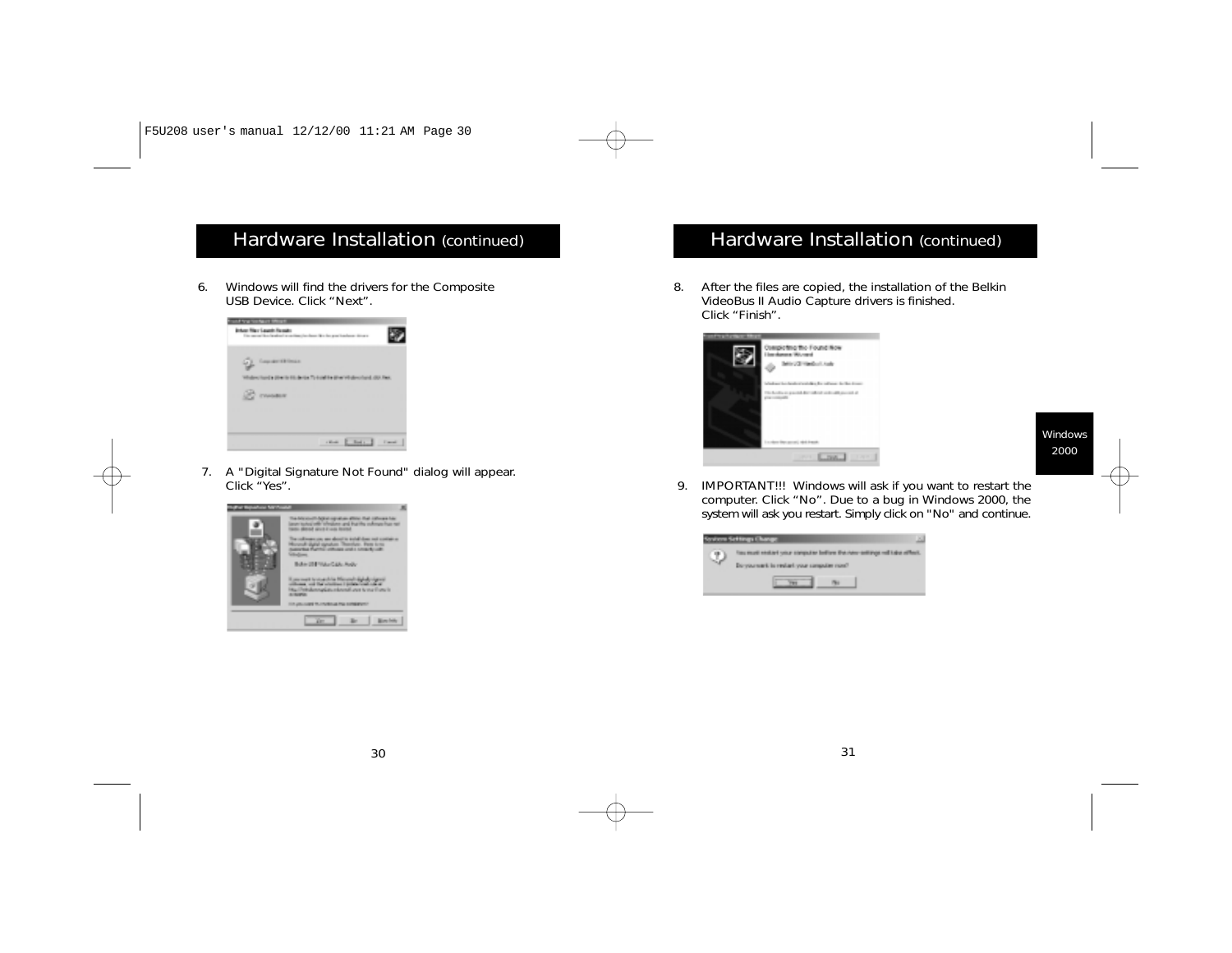10. Next, Windows will detect the Belkin VideoBus II Audio Capture as "Composite USB Device". Click "Next".



11. Select "Search for a suitable driver for my device (recommended)" and click "Next".



#### Hardware Installation (continued)

12. Insert the Belkin VideoBus II Driver CD into the CD-ROM Drive. Check the "CD-ROM drive" and click "Next".



Windows 2000

13. Windows will find the drivers for the Composite USB Device. Click "Next".

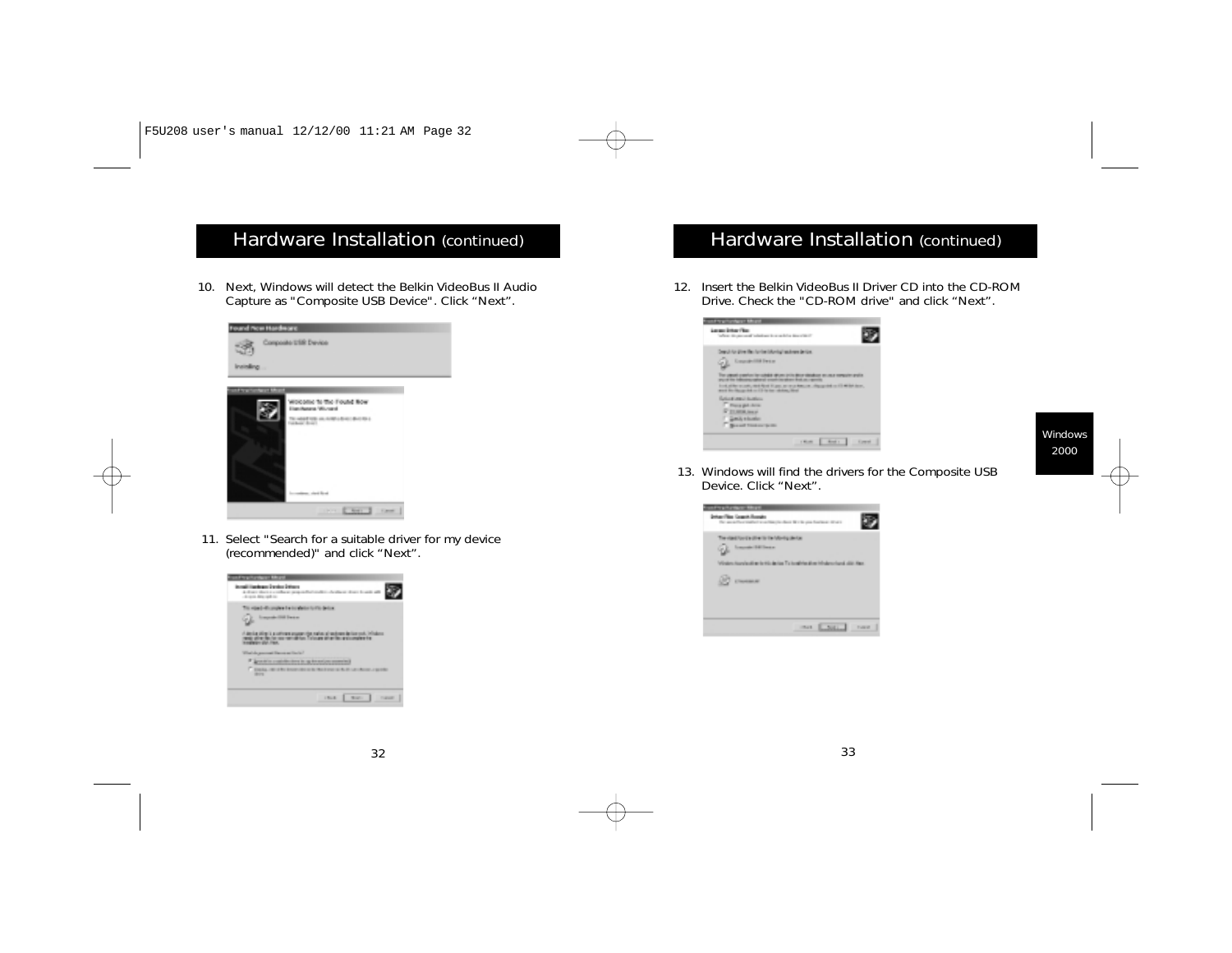14. A "Digital Signature Not Found" dialog will pop up. Click "Yes".



15. After the files are copied, the installation of the Belkin VideoBus II Video Capture drivers is finished. Click "Finish".



- 16. Restart the computer.
- 17. Installation of the Belkin USB VideoBus II is now complete.

### VideoBus II Connection

Connecting the VideoBus II between your computer and video device is easy.

- 1. If not already connected, connect the VideoBus II USB connector to an open port on your PC or USB Hub. The first time the VideoBus II is connected to the PC, you will need to follow the installation procedures outlined in the installation instructions.
- 2. Connect the RCA A/V patch cords (not supplied) to your video device (e.g. camcorder, VCR).

NOTE: If you have a video device that uses S-Video, connect the S-Video cable instead of the RCA Video Cable. Do not connect both composite and S-Video.

3. Connect the A/V patch cords to the appropriate VideoBus II pigtails.

#### Connection Diagram

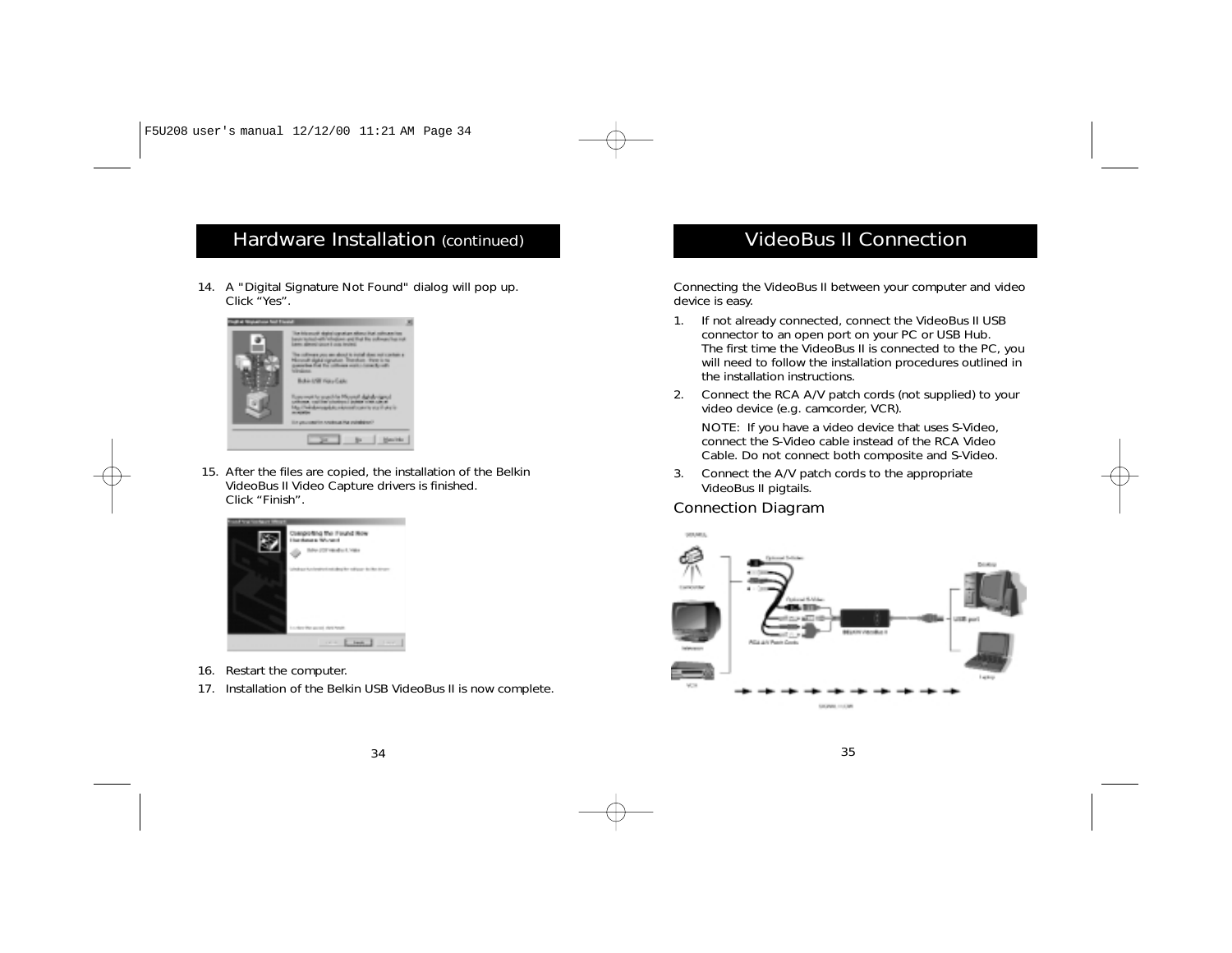### Recommendations

#### Enhancing Capture Performance

It is recommended that you perform the following steps to enable the DMA transfer on your PC. Enabling this feature lets the VideoBus II write data directly to the hard drive by bypassing the microprocessor. In most cases, this will improve the quality of the capture performance and provide for smooth, clear video captures. If you are not sure if you need to enable DMA, install the VideoBus II and perform a test by capturing thirty seconds of video from a video source. If the capture is "choppy" or not smooth, enabling the DMA should take care of this problem.

#### Enabling DMA

Your hard drive may not be able to sustain a high enough data rate to provide a smooth capture of a video stream. The performance of Ultra DMA hard drives is improved if the "DMA transfer" option is enabled for the drive. This solution should be approached with caution, as not all hard drives support this feature, and they are not compatible with every system. If you are unsure as to whether your system can handle DMA transfers, please contact your hardware manufacturer.

To enable DMA transfer for hard drives under Windows:

- 1. On the Windows task bar, click Start, select Settings, then click on Control Panel.
- 2. Double-click the System icon.
- 3. Click the Device Manager tab.
- 4. Find the device named "Disk Drives", and click this icon. You should see several drives listed. Find "Generic IDE Disk Type 47".
- 5. Highlight this drive, and click the Properties button.

#### Recommendations (continued)

- 6. Click the Settings tab, and select the DMA control.
- 7. Click "OK" to exit this dialog, then click "OK" to exit the Properties dialog.
- 8. Restart your computer to enable the changes.

Please note that if your system has a custom device driver for your hard drive, it may not be possible to enable DMA.

#### Defragmenting your Hard Disk

To improve the performance of your captures, ensure that your disk drives are defragmented before capturing video. Regularly defragmenting your hard disk will help maintain optimum read and write speeds, which is necessary for capturing video at higher data rates.

To defragment your hard disk:

- 1. Shut down all running programs.
- 3. Launch the Windows "Disk Defragmenter" program from the Start menu by pointing to Programs >> Accessories >> System Tools >> Disk Defragmenter.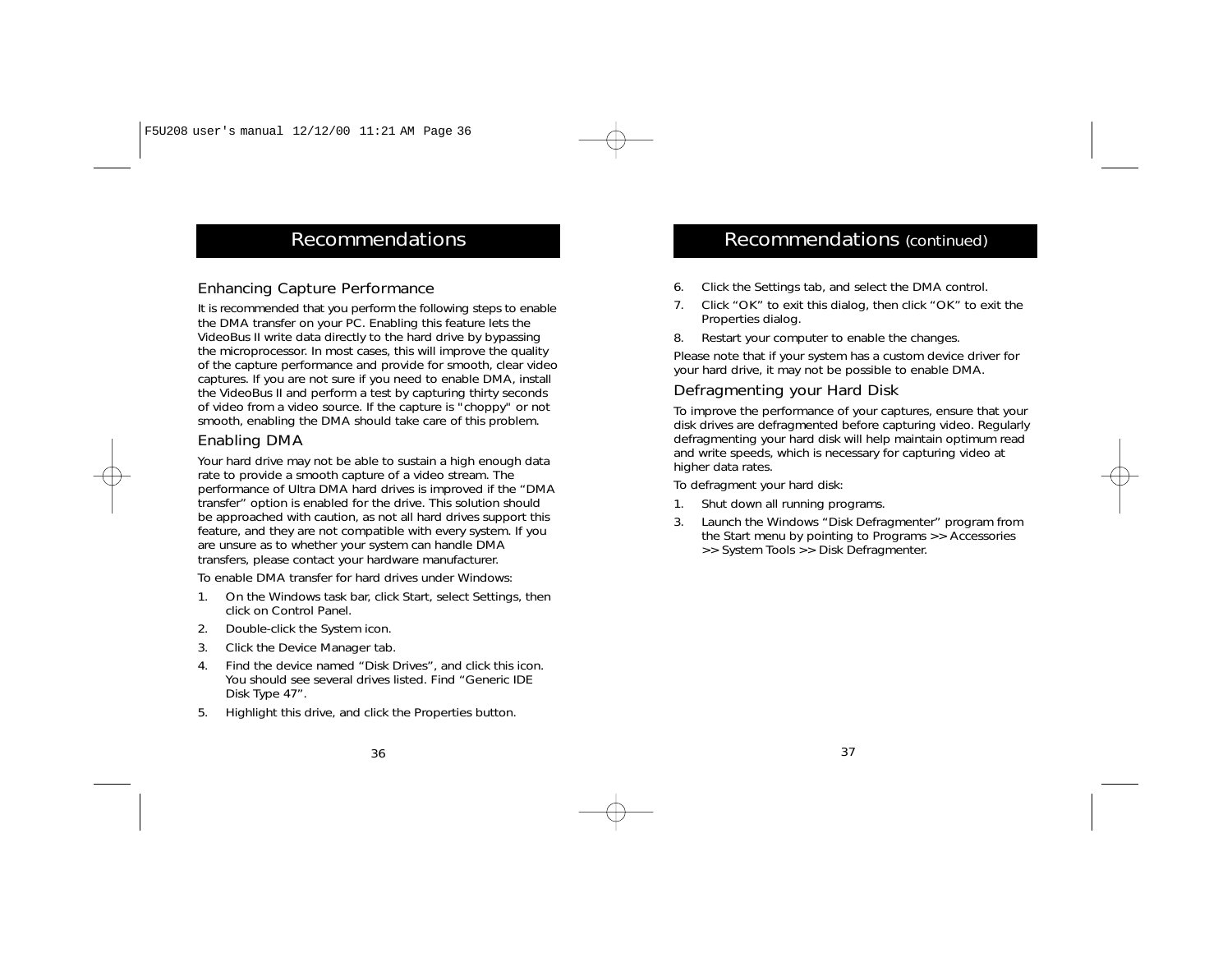### Troubleshooting

| <b>PROBLEM</b>                                  | POSSIBLE CAUSE/REMEDY                                                                                                                                                                        |
|-------------------------------------------------|----------------------------------------------------------------------------------------------------------------------------------------------------------------------------------------------|
| No Audio                                        | Check the RECORD settings in your<br>software to be sure that "Video and audio"<br>is selected. If only VIDEO is selected, then<br>only video will be captured.                              |
| No Audio                                        | The Device settings may not be correct.<br>Select the "Belkin VideoBus II, Audio" as<br>the recording audio device. This is done in<br>the recording menu of most video editing<br>software. |
| No Video                                        | Check RECORD settings to be sure that<br>"Video and audio" or "Video" is selected.                                                                                                           |
| No Video                                        | The Video Device may not be selected.<br>Select the "Belkin VideoBus II, Video" as<br>the video recording device.                                                                            |
| No Video when<br>using S-Video                  | Be sure that S-Video cable is connected<br>to the camera and VideoBus II. Be sure that<br>S-Video is selected as the input source.                                                           |
| Capture loses<br>frames or<br>capture is choppy | Follow the directions for turning on hard<br>drive DMA                                                                                                                                       |

### Troubleshooting (continued)

#### Selecting Recording Sources in Movie Maker



#### Selecting Recording Input Device in Movie Maker

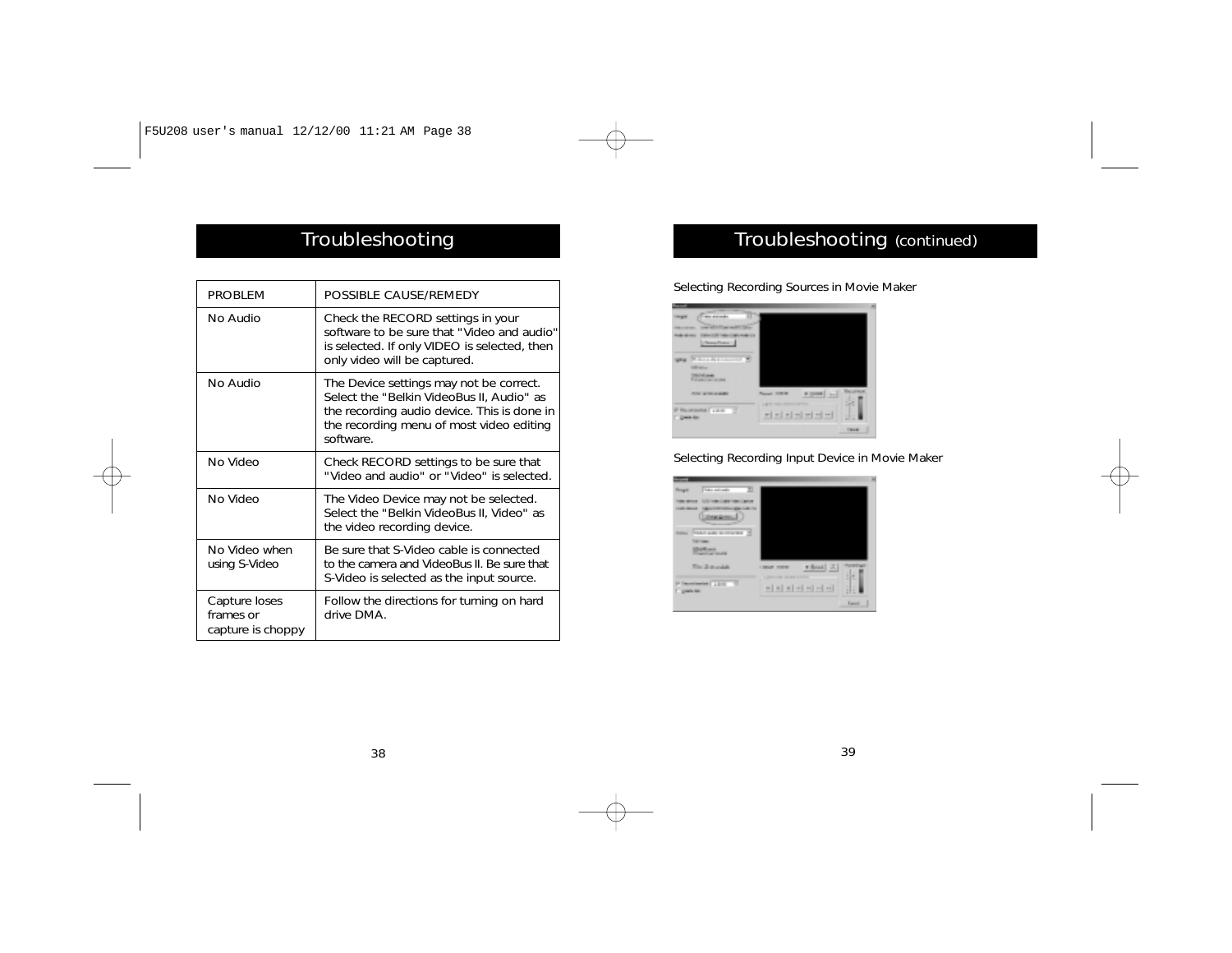### Troubleshooting (continued)

Selecting Recording Input Device in VideoWave III SE



#### FOR TECHNICAL SUPPORT ON THE INCLUDED MGI PHOTOSUITE III SE OR VIDEOWAVE III SE PROGRAMS, PLEASE CHECK MGI'S WEBSITE AT WWW.MGISOFT.COM.

#### FCC Statement

#### DECLARATION OF CONFORMITY WITH FCC RULES FOR ELECTROMAGNETIC COMPATIBILITY

We, Belkin Components, of 501 West Walnut Street, Compton CA 90220, declare under our sole responsibility that the product:

F5U208

to which this declaration relates:

Complies with Part 15 of the FCC Rules. Operation is subject to the following two conditions: (1) this device may not cause harmful interference, and (2) this device must accept any interference received, including interference that may cause undesired operation.

#### CE Declaration of Conformity

We. Belkin Components, declare under our sole responsibility that the F5U208, to which this declaration relates, is in conformity with Generic Emissions Standard EN50081-1 and with Generic Immunity Standard EN50082-1 1992.

#### Belkin Components Limited Lifetime Product Warranty

Belkin Components warrants this product against defects in materials and workmanship for its lifetime. If a defect is discovered, Belkin will, at its option, repair or replace the product at no charge provided it is returned during the warranty period, with transportation charges prepaid, to the authorized Belkin dealer from whom you purchased the product. Proof of purchase may be required.

This warranty does not apply if the product has been damaged by accident, abuse, misuse, or misapplication; if the product has been modified without the written permission of Belkin; or if any Belkin serial number has been removed or defaced.

THE WARRANTY AND REMEDIES SET FORTH ABOVE ARE EXCLUSIVE IN LIEU OF ALL OTHERS, WHETHER ORAL OR WRITTEN, EXPRESSED OR IMPLIED. BELKIN SPECIFICALLY DISCLAIMS ANY AND ALL IMPLIED WARRANTIES, INCLUDING, WITHOUT LIMITATION, WARRANTIES OF MERCHANTABILITY AND FITNESS FOR A PARTICULAR PURPOSE.

No Belkin dealer, agent, or employee is authorized to make any modification, extension, or addition to this warranty.

BELKIN IS NOT RESPONSIBLE FOR SPECIAL, INCIDENTAL, OR CONSEQUENTIAL DAMAGES RESULTING FROM ANY BREACH OF WARRANTY, OR UNDER ANY OTHER LEGAL THEORY, INCLUDING BUT NOT LIMITED TO LOST PROFITS, DOWNTIME, GOODWILL, DAMAGE TO OR REPROGRAMMING, OR REPRODUCING ANY PROGRAM OR DATA STORED IN OR USED WITH BELKIN PRODUCTS.

Some states do not allow the exclusion or limitation of incidental or consequential damages or exclusions of implied warranties, so the above limitations of exclusions may not apply to you. This warranty gives you specific legal rights, and you may also have other rights that vary from state to state.